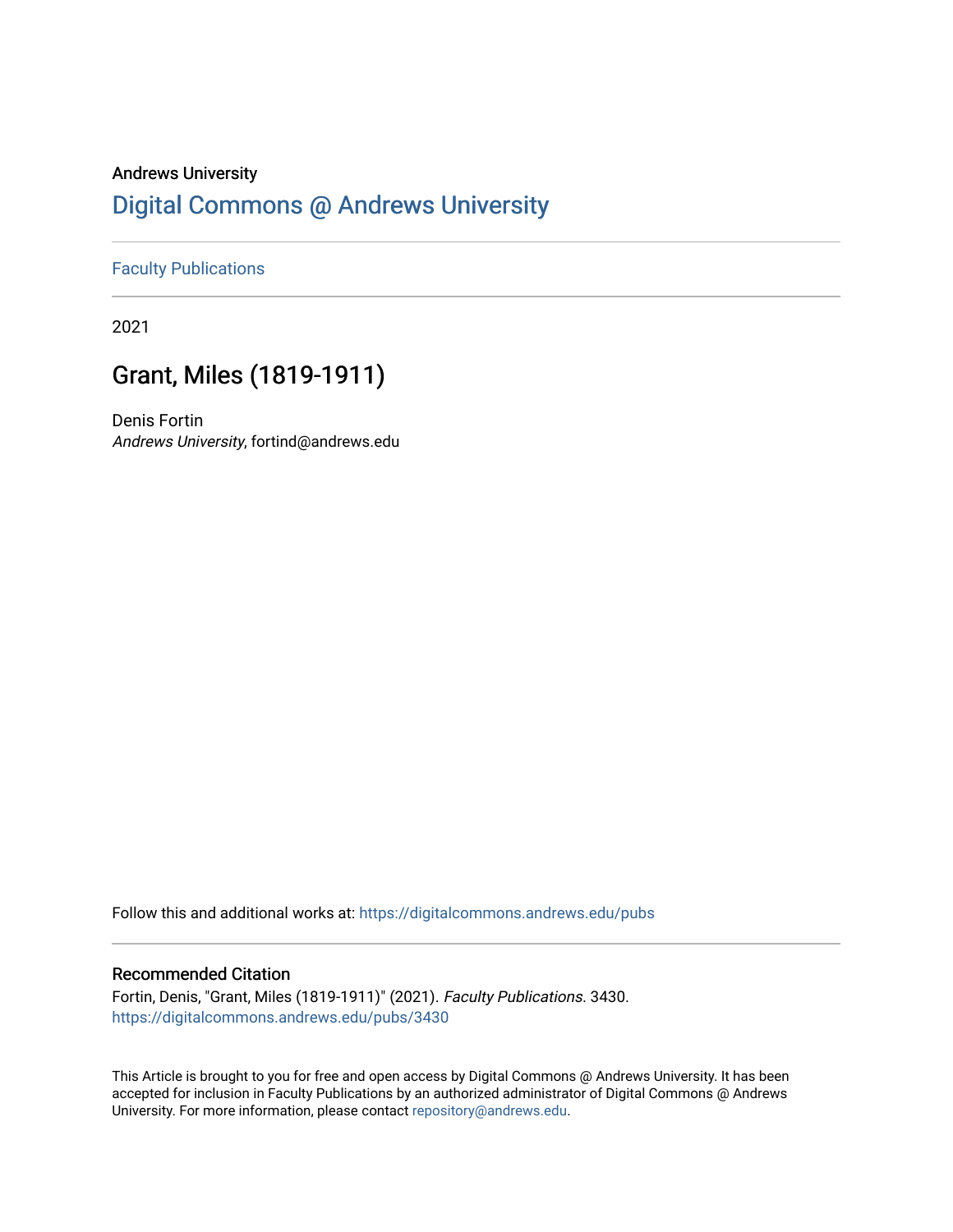# <span id="page-1-0"></span>**Grant, Miles (1819–1911)**

#### **DENIS FORTIN**

Denis Fortin is professor of historical theology at the Seventh-day Adventist Theological Seminary, Andrews University, in Berrien Springs, Michigan. Since joining the seminary faculty in 1994, he has served in several administrative roles, including dean (2006-2013). Among the most recent of his many publications on Adventist history and theology are One in Christ: Biblical Concepts for a Doctrine of Church Unity (Pacific Press, 2018) and the annotated 125th anniversary edition of the Ellen G. White classic, Steps to Christ (Andrews University Press, 2017).

Miles Grant, an Advent Christian leader and editor of The World's Crisis and Second Advent Messenger, was a vocal opponent of Seventh-day Adventism.

Born in Connecticut in 1819, Grant taught school for a few years in his early twenties. He converted to Christian faith during the Millerite movement in 1843 and then associated with the Methodist church for some years. In the years following the Millerite movement, a number of Adventist denominations were formed. Still convinced of the soon return of Christ and the non-immortality of the soul, in 1854, Grant began to identify with the group of Adventists publishing The World's Crisis. He then joined the Advent Christians, became the editor of their journal in 1856, and helped with the formal organization of their denomination in 1860. His preaching career and leadership among Advent Christians lasted nearly sixty years.



Miles Grant From Center for Adventist Research Photo Archive.

## **Champion Debater**

From the beginning of his ministry, Grant became known as someone who "not only held clear and pronounced convictions, but he held them, and they held him, with a strength and intensity rarely experienced.["](#page-2-0) In other words, 1 he earned a reputation as "a champion debater on religious questions.["](#page-2-0) While Seventh-day Adventists often referred positively to Grant's publications on the non-immortality of the soul and his endorsement of health reform<sub>?</sub> Grant's opposition to Sabbath observance caused much friction and sometimes heated public debates[.](#page-3-0) One of these many debates – between Grant and Merritt Cornell in 1866 – was published as a book and used by Seventh-day Adventists in answering arguments against Sabbath observance.<sup>[5](#page-3-0)</sup>

Much rivalry between Advent Christians and Seventh-day Adventists came from the fact that preachers of these two Adventist denominations seemed to be purposefully shadowing each other and seeking to steal some of each other's converts. $6$ But as the years went by, Grant's antagonism became more aggressive and offensive.

## **Critic of Ellen White**

By the 1870s, Grant also became a fierce opponent of Ellen White's ministry, using every opportunity to disparage her work and influence. In 1874, he published an article in which he claimed Ellen White had been involved in fanaticism in connection with the Israel Dammon incidents in 184[5](#page-3-0)' and had believed the whole world was condemned to eternal punishment (shut door). Grant was one of the first persons to publicly raise these critiques against Ellen White. In response, a special Review and Herald Extra was published in 1874 to address Grant's many claims and accusations and to deny the charges against Ellen White[.](#page-3-0)<sup>8</sup> The relationship between Grant and Seventhday Adventists deteriorated even more after 1874.

A few weeks after Ellen White, in October 1885, Grant sailed to Europe for a second time. After a month in England, he traveled to Torre Pellice, in northern Italy, where he rented the same hall that Ellen White and other pastors were using to hold meetings. The rivalry and hostility toward Ellen White's ministry and Seventh-day Adventist teachings were obvious. In spite of opposition, Ellen White went right on with her meetings, making no reference to Grant, and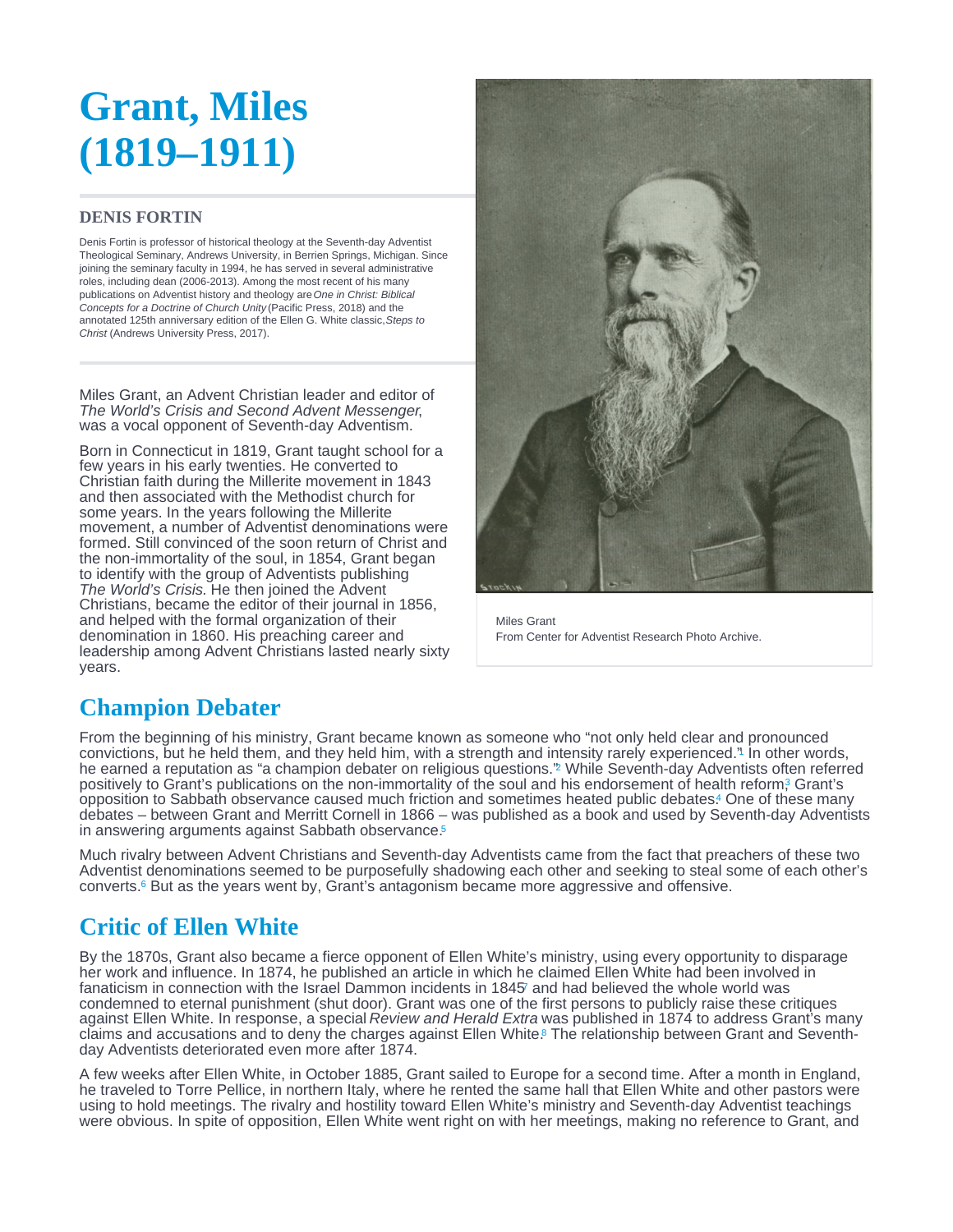<span id="page-2-0"></span>hoping to reach the hearts of the few who came to hear her[.](#page-3-0)<sup>9</sup> Reflecting on Grant's slanderous attacks during this visit and at other times, she said:

During all these years one of the principal burdens of his work seems to have been to follow on my track and spread these statements which have been manufactured by false witnesses. . . . It has been shown again and again, both by pen and voice and by the testimony of many witnesses, that these reports have no foundation in truth; but what cares he for this? He loves his falsehoods too well to give them up.<sup>[10](#page-3-0)</sup>

A few years later, in early April 1889, while conducting meetings in Chicago, Ellen White received a surprising visit from Mrs. Mary Grant, who had a sister living in Chicago. "I had an introduction to her in my room, and we had a pleasant visit," she wrote to her son, W. C. White:

She said that she did not know that I would care to meet the wife of Miles Grant, as he and I were sharp antagonists, but I said to her that I had made no raid upon her husband, it was he that had followed me and made a raid upon me. She talked very pleasantly, and commended the manner in which we are doing our work in such cities as Chicago. She said that she had told her husband that as a people we were showing a commendable zeal in live missionary work, while they, as a people, were doing very little, and were really dying out for want of just such methods of labor as Seventh-day Adventists were employing.<sup>[11](#page-3-0)</sup>

During six decades of ministry, Grant served as editor of the World's Crisis for nearly twenty years and travelled extensively in Europe, India and the south Pacific. He spent his last years in Chelsea, Massachusetts, and Los Angeles. He continued to speak regularly at Advent Christian events until his death at age 91.

#### **SOURCES**

Advent Review and Herald of the Sabbath—Extra. April 14, 1874

Andrews, J. N. Injustice of Eld. Miles Grant, Editor of the "World's Crisis," Toward Seventh-day Adventists. Battle Creek, Mich., 1874.

Campbell, Michael. "Miles Grant, D. M. Canright, and the Credibility of Ellen G. White: A New Perspective on the Israel Dammon Trial." Biblical Research Institute, General Conference of Seventh-day Adventists. Accessed March 10, 2021, [https://adventistbiblicalresearch.org/materials/miles-grant-d-m-canright-and-the-credibility-of-ellen-g-white-a-](https://adventistbiblicalresearch.org/materials/miles-grant-d-m-canright-and-the-credibility-of-ellen-g-white-a-new-perspective-on-the-israel-dammon-trial/). [new-perspective-on-the-israel-dammon-trial/](https://adventistbiblicalresearch.org/materials/miles-grant-d-m-canright-and-the-credibility-of-ellen-g-white-a-new-perspective-on-the-israel-dammon-trial/)

Delafield, D. A. Ellen G. White in Europe. Washington, D.C.: Review and Herald, 1975.

"Discussion on the Sabbath Question, held in Library Hall, Chelsea, Mass., Nov. 1869, Between Eld. Miles Grant, Editor of the World's Crisis, Boston, and Eld. M. E. Cornell, of Battle Creek, Mich." Steam Press: Seventh-day Adventist Publishing Assoc., 1869.

Ellen G. White Writings, Letters and Manuscripts. Ellen G. White Estate, egwwritings.org.

Fortin, Denis. "Grant, Miles (1819–1911)." In The Ellen G. White Encyclopedia, edited by Denis Fortin and Jerry Moon. Hagerstown, MD: Review and Herald, 2013.

Hutchings, A. S. "Discussion in Melbourne." ARH, November 13, 1860.

Johnson, A. C. Advent Christian History. Mendota, III.: Western Advent Christian Publishing Society, 1918.

Loughborough, J. N. "Discussion at Manchester, N. H." ARH, March 1, 1864.

Piper, F. L. Life and Labors of Miles Grant. Boston: Advent Christian Publication Society, 1915.

Wellcome, Isaac C. History of the Second Advent Message and Mission, Doctrine and People. Yarmouth, ME: I. C. Wellcome, 1874.

White, Arthur L. Ellen G. White: The Lonely Years: 1876-1891, vol. 3, Hagerstown, MD: Review and Herald, 1984.

White, Ellen G. Historical Sketches of the Foreign Missions of the Seventh-day Adventists. Basle, Switzerland: Imprimerie Polyglotte, 1886.

#### **NOTES**

<sup>&</sup>lt;sup>1.</sup> F. L. Piper, Life and Labors of Miles Grant (Boston: Advent Christian Publication Society, 1915), 48.[?](#page-1-0)

<sup>2.</sup> Piper, Life and Labors of Miles Grant, v[.?](#page-1-0)